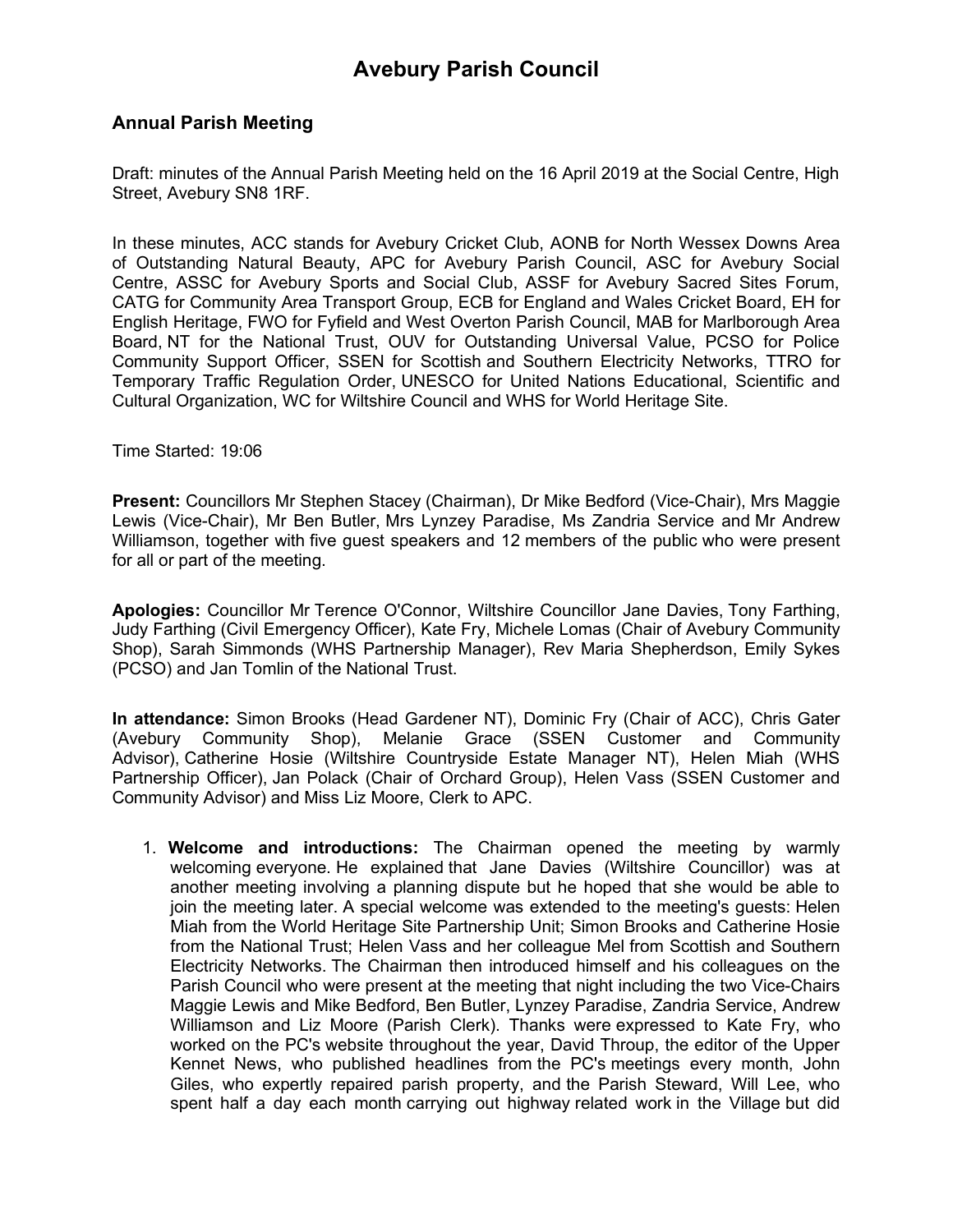much more than a half-day's work. The Chairman explained that various people would be asked to speak during the meeting and that he would be grateful if everyone could restrict their presentation to 10 minutes. He said that input from the public on tasks for the PC over the next 12 months would be welcome.

- 2. **Minutes of the annual Parish meeting held on 24 April 2018.** (Draft minutes published on Parish Council web site http://aveburyparishcouncil.org). The Chairman asked if the draft minutes were accurate and it was unanimously agreed that they were an accurate record. The Chairman to sign the minutes.
- 3. **Matters arising from the minutes:** there were none.
- 4. **Report on the work of the Parish Council and local organizations** in the past year:
	- a. **Elections and membership:** the Chairman explained that one member of the Parish Council had recently resigned; Paul Ryder Morris had re-joined the PC last year but soon after had moved away from the parish. Mr Andrew Williamson was about to resign and that his last meeting on the council would be next month. The Chairman said that Andrew's service to the community over many years had been remarkable and invited members of the public to show their appreciation for his dedication and service, and there was vigorous applause. It was noted that as an election had not been called for the first vacancy, the PC could now co-opt a new member to the PC and the Chairman encouraged applications for the role. A notice for the second vacancy would be published in due course.
	- b. **Wiltshire Council:** an update was not available as Jane Davies (Wiltshire Councillor) was not present.
	- c. **World Heritage Site Partnership Unit:** the Chairman thanked Helen Miah for attending the meeting. Mrs Miah provided the following report:
		- The WHS Partnership Unit was looking at whether it could become an independent Charity by exploring setting up an independent Trust - grant funded by National Lottery Heritage Fund.
		- They would be commenting on work on the A303 as part of the Development Consent Order process as it developed in relation to the WHS Management Plan and OUV.
		- Funding from Highways England legacy designated funds might be used for exploring the WHS and Beyond - Landscape Access, Sustainable Tourism and Sustainable Transport strategies, Avebury would be involved and they would work via the Committees to ensure engagement.
		- Ridgeway TRO and repairs were planned from 1 May 2019 for 6 months.
		- World Heritage Day 2019 was taking place on the 18 April and they had been working with two schools, Kennet Valley C of E VA Primary School and Chiseldon Primary School on a project using film and photos to raise awareness of the WHS with the children. Mrs Miah expressed thanks to the Avebury World Heritage Site Charity for providing funding for the project so that they could commission Create Studios (Swindon) to help the children make animated storyboards depicting some of the key issues concerned with managing the monuments at Avebury. See the following link for Chiseldon Primary School's Avebury Wall Time Lapse video.
		- The Science Museum in London had hosted a Virtual Avebury installation comprising of 3D, fully immersive simulation of Avebury Stone Circle, as it may have appeared circa 2,300 BCE. The evening event had been for adults only and had involved research staff from Bournemouth University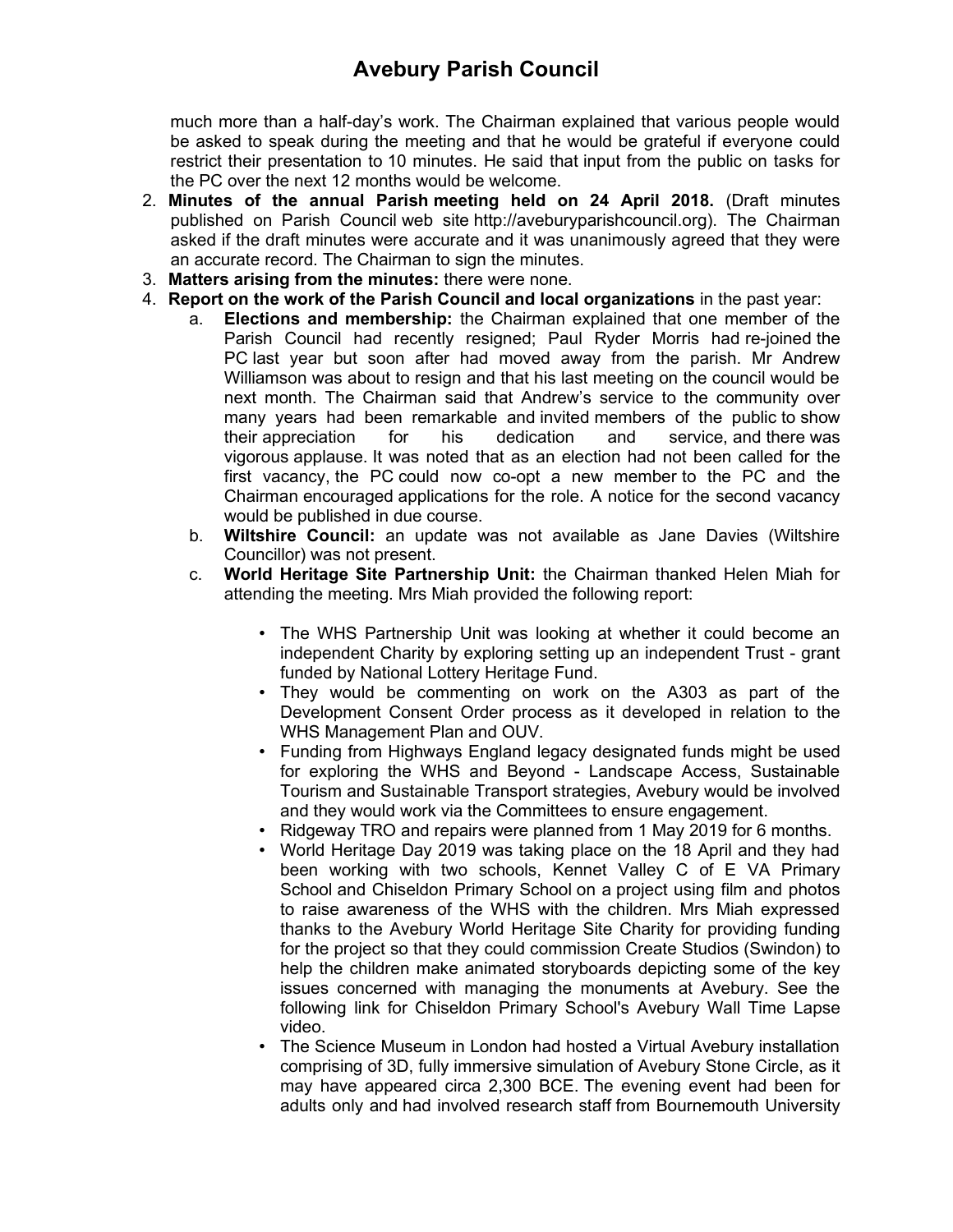including Liz Falconer (Academic Learning Advisor). The technology had also been set up at the Great Barn in Avebury on various days in 2018. See the following link for further details.

- Megalith 2018 and 19: residents were invited to take copies of 2018 Megalith magazine; the Visions and Values document and encouraged to contribute to the magazine by sharing their stories for a new article about 'Living inside the World Heritage Site'.
- Transport: signage throughout the village was being refreshed, replaced and updated including improvements to accessing the NT car park, verges, yellow lines and improvements to the B4003.

**Mrs Miah invited questions from members from the public.** A member of the public expressed interest in the augmented reality view of Avebury and was astounded that the technology had not been more heavily promoted. He asked how it might be possible to bring the installation to Avebury on a more permanent basis. Ms Hosie (Wiltshire Countryside Estate Manager NT) reported that a number of Universities were using the technology but it was expensive and more likely that people would get to access a virtual tour of Avebury Stone Circle on a screen. The Chairman thanked Mrs Miah and Ms Hosie for their presentation and advice respectively.

- d. **National Trust:** see appendix 1 for the NT's update and leaflets. Simon Brooks (Head Gardener) gave a talk about restoring the gardens at Avebury to full health, looking after the wildlife and the challenges. The challenges included: limiting the spread of box blight, managing the effects of climate change; controlling pests and diseases; invasive species and visitor numbers. He described several measures being used to manage the challenges such as: (i) temporarily restricting access by visitors to parts of the garden using hurdle barriers (ii) using natural materials for composting to help make plants more resilient, using organic fertilizers and leaf mould (iii) planting a wild flower meadow to encourage insects and wildlife (iv) collecting plant seeds and propagating plants in the greenhouse for use in the NT's garden and elsewhere and (v) following a quarantine process when introducing new plants. Mr Brooks reported that Avebury had recently achieved the NT award for plant health standards. He added that plants were recovering and there had been an increase in insect numbers. In addition, the team had removed 60% of the silt in the pond and seen a re-emergence of amphibians and large prehistoric beetles. Other work and new ideas at Avebury involved him working with schools on a growing project, setting up an Easter Trail and hedgehog hotel, making the compost bins more visible to the public, setting up the 50 Things Activity Sessions for kids and producing cut flowers in the kitchen garden. **Mr Brooks invited questions from members from the public.** A question was asked about whether the NT sold the cut flowers they produced and Mr Brooks confirmed that the flowers were available for purchase and flowers including produce could be selected and bought from the bench area in the kitchen garden. A member of the public reported that they had very much enjoyed the Sculptor in the Garden Exhibition. There were no further questions and the Chairman thanked Mr Brooks for his presentation.
- e. **SSEN Ridgeway Region:** SSEN's Customer and Community Advisors, Melanie Grace and Helen Vass introduced the network operator's free Priority Services Register (PSR) that provides extra help and support for customers who might feel vulnerable during power cuts. Registration forms were tabled; see appendix 2 - for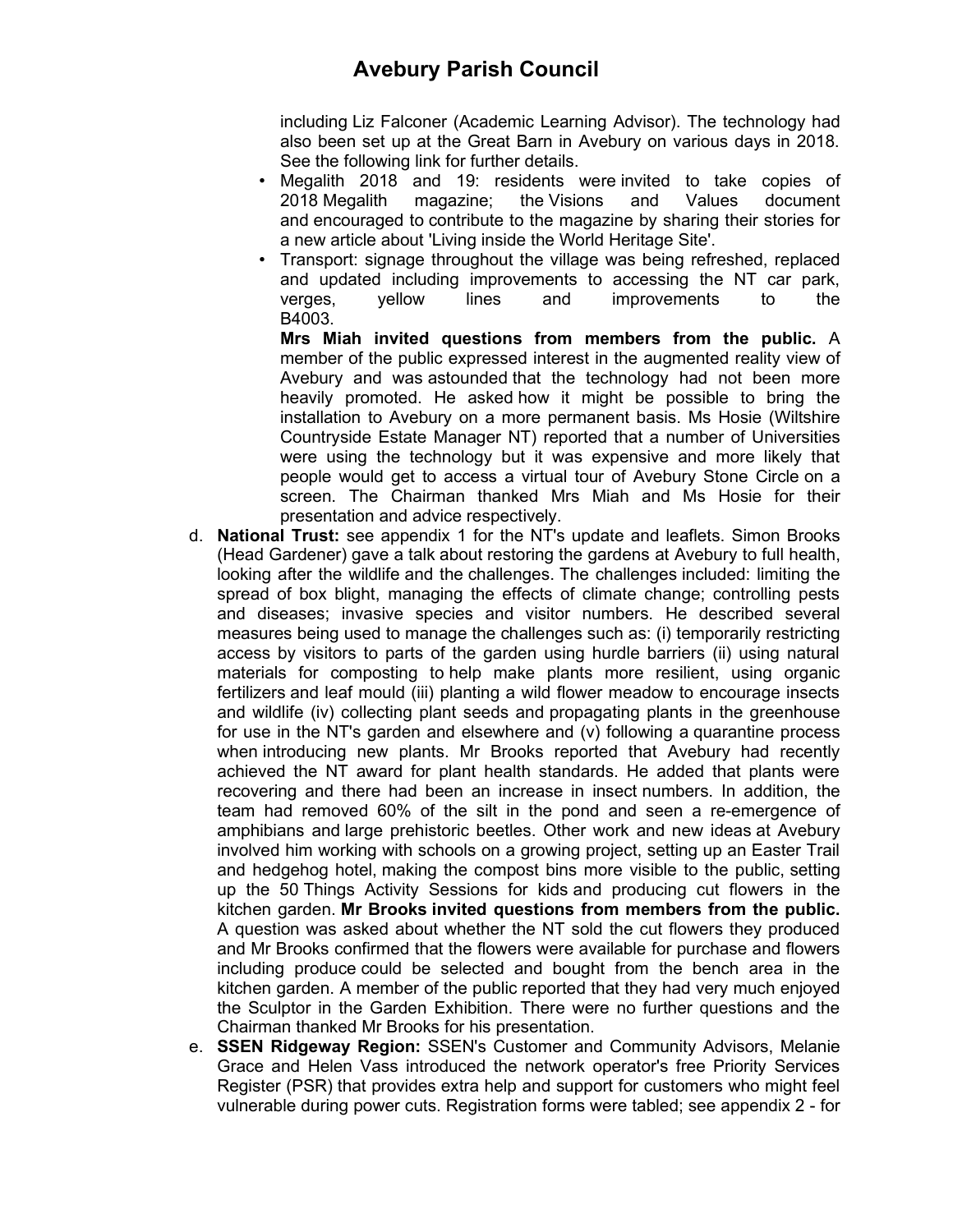further information please call T. 0800 294 3259. The Community Advisors were keen for people to form a community working group of four to five people to help promote the service and distribute free safety lightsticks. Furthermore, SSEN had established a Resilient Communities Fund (www.ssen.co.uk/resiiliencefund) to support communities in their power distribution network area to improve local resilience. £220,000 was available for South Central England SSEN area and community groups could apply for funding from £1,000 up to a maximum of £20,000. Examples were given for what the grants could be used for and included: purchasing a snow plough, kitting out a Village Hall or purchasing a generator. Members of the public were reminded that the new government number for power cuts was 105 or people could use the online Power track Application for mobile telephones. Thanks were expressed to the ladies for introducing SSEN's new service.

- f. **Community Orchard:** Jan Polack (Chair of Orchard Group) explained that the Community Orchard had been set up as a permanent reminder of the Queen's Jubilee and that since the 1950's huge numbers of orchards had disappeared from the UK. The Orchard Group had planted 17 fruit trees and with the help of local volunteers had rejuvenated the hedge on the eastern boundary of the Sports Field. She said that it was difficult to find parcels of land to plant fruit trees and so the group had started the 'foster a tree scheme' and had already provided 10 trees to local people for their gardens. Mrs Polack said that she was very grateful to ACC and especially to Bruce and Greg for cutting the grass around the Community Orchard and looking after the trees. In the past year the Orchard Group had focused on supporting Space For Nature and had carried out Autumn bulb planting in the Community Shop's garden and along the periphery of the Sports Field. They would also have a stall at the plant fair taking place on Sunday 28 April at the Sports Field in aid of the new Pavilion and would welcome any donations of plants or books. The Chairman thanked Jan for her report.
- g. **Avebury Sports and Social Club:** Mr Dominic Fry (Chair, ACC) introduced the fundraising work that was being carried out by ASSC, ACC and the Sports Field Committee and explained that costs for building a new Pavilion had increased from £73,000.00 to up to £115,000.00. Ancillary costs included needing to install a septic tank and a three-phase electric power supply. He said that the organizations were very grateful to private funding from individuals (£24,000.00), MAB (£5,000.00), APC (£1,000.00), The Community Shop (£5,000.00), Sustainable Development Fund (£18,000.00), a loan provided by the ECB and several other sources of financial assistance. Thanks were also expressed to Ms Hosie (Wiltshire Countryside Estate Manager NT) for her assistance and for being such a great communicator and thanks expressed to all.
- h. **Avebury Social Centre:** the Chairman read out the report provided by Mrs Farthing: 'Avebury Social Centre has had an interesting year. The committee had a reorganization of roles, so that meant Judith Farthing became the Secretary and other members took on minor roles to ensure a more even distribution of responsibilities. We implemented a new booking and payment system thanks to Di Gater with a key box access which after some teething problems seems to be working well. Maintenance has been ongoing both in the garden, wasp nest, repairs to shed, hall gutters, and internal decoration. Thanks to Mark and Keith Paradise for altering the hatch doors which are now much safer. We have also hung the Reynell picture thanks to Pascale Stacey for framing it. That said we had some concerns with bookings as initially there were worries about the number of outside bookings (craft fairs etc.) we were taking to the detriment of locals wanting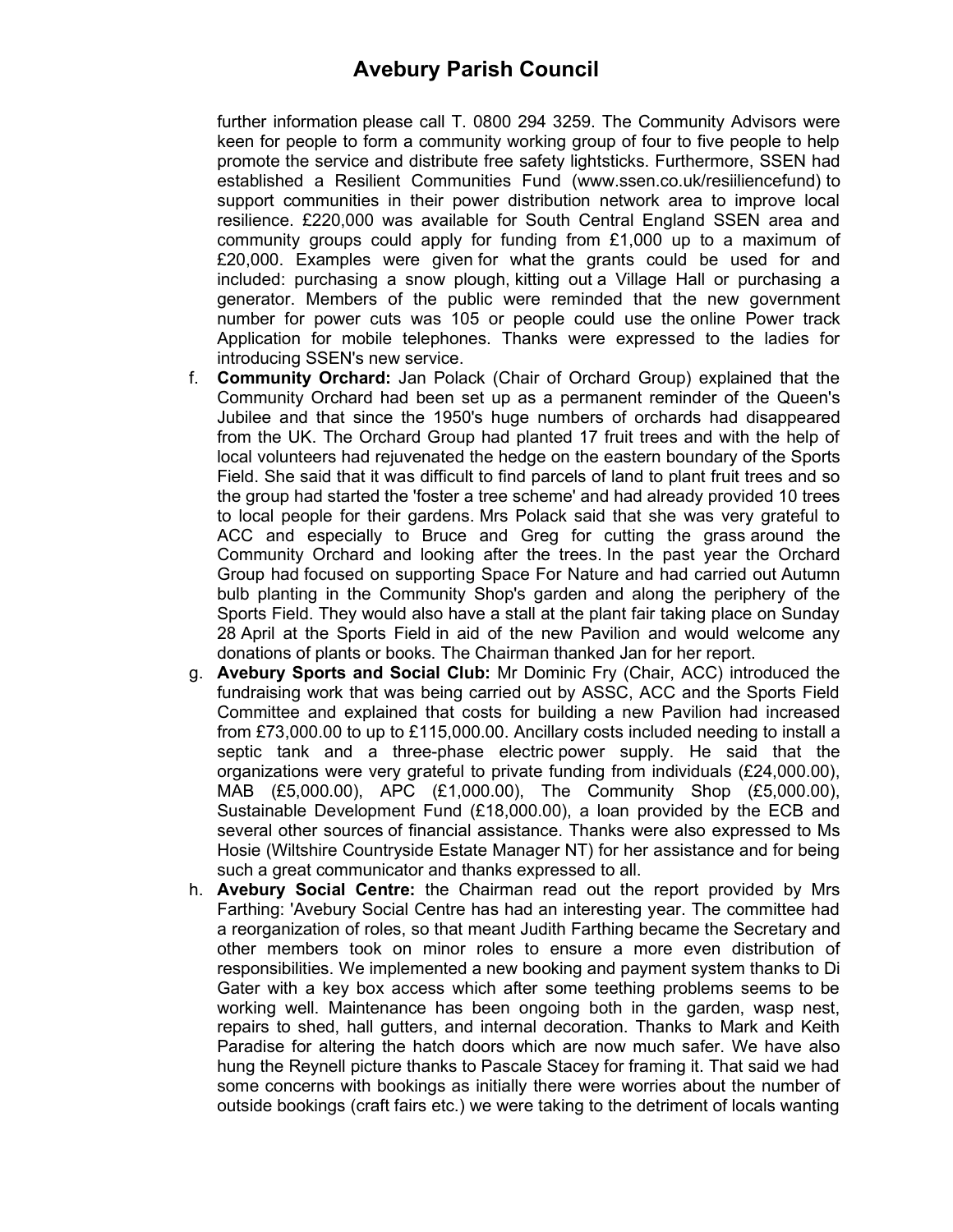to use the hall. In an effort to address this we have tried to limit this by only allowing outside bookings up to 6 months in advance and reserving space for the Panto dates. Unfortunately this had an impact on income and the Social Centre will definitely be facing a considerable loss this year. It has to be said that if you want to keep the hall it has to be used by the locals!

- i. **Police Community Support Officer:** the Chairman explained that Emily Sykes was not present as she was off duty and in the process of becoming a Police Constable and that her successor would be in place in due course.
- j. **Community Shop:** Chris Gater introduced the work of the Community Shop and highlighted three items of importance **1)** The shop's year end had been at the end of February and it had had been a very profitable year hence why the shop had been able to donate £5,000.00 to the Avebury Pavilion Appeal **2)** The 10th Anniversary of the Community Shop had been celebrated at the end of February **3)** He wished to thank staff and volunteers for their hard work during the year and especially in keeping the shop open during the snowy period.
- k. **Transport Group: local road and footpath schemes:** Dr Bedford reported:
	- Beckhampton and West Kennett traffic calming projects continued to progress and the PC was extending activities with other surrounding Parish Councils.
	- Two requests to the Community Area Transport Group (CATG) were pending **1)** for renewing and extending the yellow lines and rebuilding and diminishing the informal layby on the B4003 and **2)** for a 40mph restriction on the Beckhampton Road between the roundabout and the 30mph restriction.
	- Agreement would hopefully be finalised the following day for renewing white and yellow lines on the High Street and Green Street and on the A4361 through the village and to replace brown and other signs in the village.
- l. Wiltshire Council had made the resurfacing FP22 and FP21 the top priority project for rights of way in the area for the current financial year. **The Chairman invited questions from members of the public.** A question was asked about how the work on FP22 and FP21 would be managed. Dr Bedford said that it would probably be done one section at a time. A question was asked about whether the stonework would be repaired as it should be level with the tarmac and that in previous years the overflow to the river (at Juggins Meadow) had been blocked up by the NT resulting in the water level increasing by 4-6 inches by Big Arch Bridge. The Clerk said that the PC would pass the information to WC and the design consultants so that they might consider re-installing a pipe to channel the water away from the footpath. There were no further questions and thanks were expressed to Dr Bedford for his report.
- m. **Community High Speed Broadband:** the Chairman stated that the PC was carrying out research on high speed broadband because it was important to future proof Avebury. Members of the public were encouraged to fill in an on-line survey located on the PC's web site to enable the PC to collect statistics and gauge interest.
- n. **Community Play Area:** Mrs Paradise gave a slide presentation to show the existing Play Area, results of a community survey and ball park figures from one supplier. Survey results found that 54 responses had been received, 45% of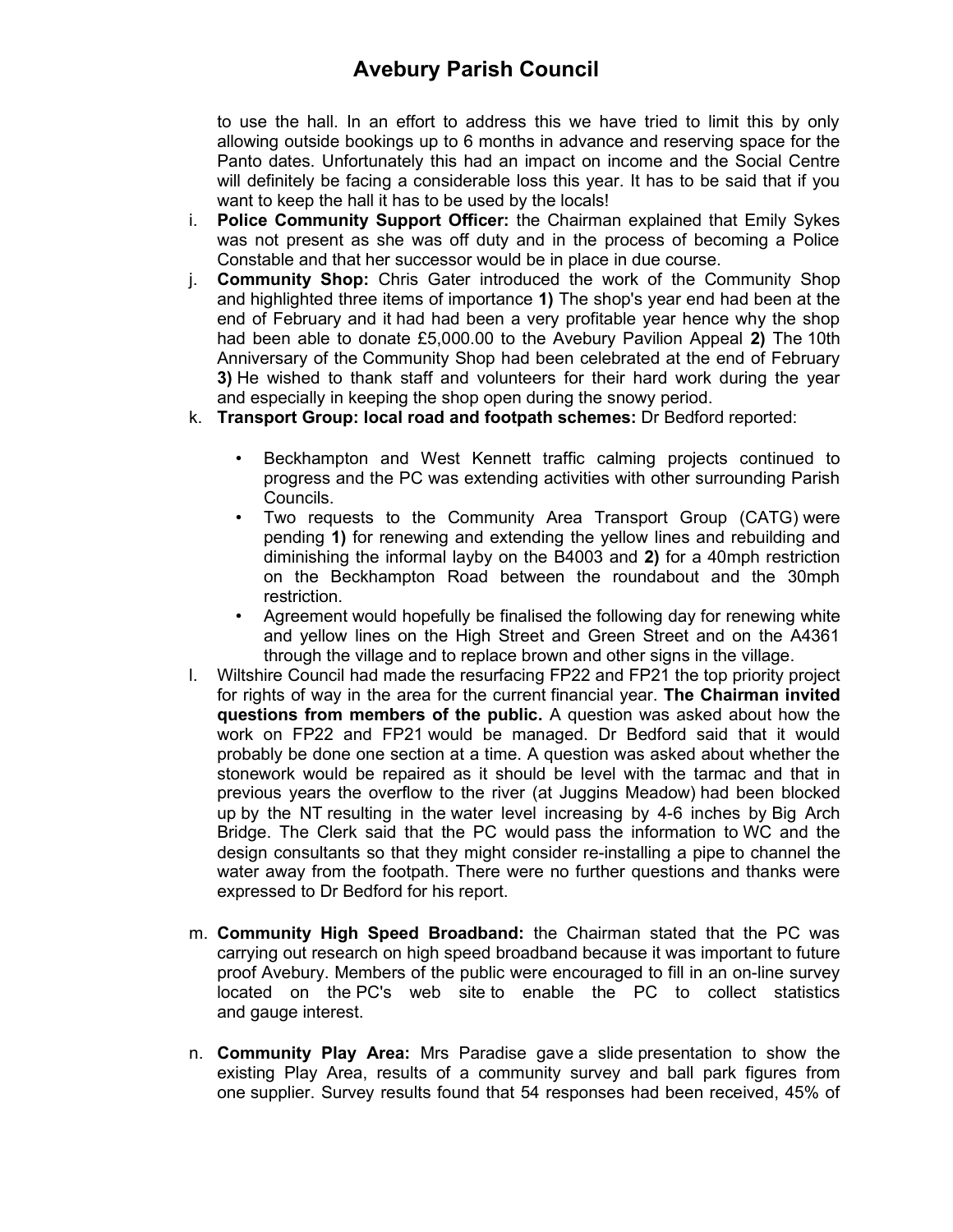respondents hadn't used the Play Area in the last 12 months, 65% rated the equipment as poor; 2% good, 80% would use the Play Area if improvements were made and 70% felt the Play Area was in the correct location. The largest group of potential users was going to be 4-7 year old but older children too. Future proofing the equipment and selecting play equipment that fitted the sensitive rural setting was of importance. Ball park figures suggested that designing a new Play Area could cost in the region of £57,000.00; including new surfacing and that using timber product was £1,000.00 cheaper. Mrs Paradise said that she would continue to meet with representatives from play equipment specialists, source funding and set up a final consultation with the community. **Mrs Paradise invited questions from members of the public.** A question was asked about whether the timber used would be from sustainable resources and length of guarantee. Mrs Paradise said that any timber products used would be treated and feet put in steel holders to prolong longevity and that play equipment might be guaranteed for 20-25 years. The Chairman thanked Mrs Paradise for her report.

- o. **Planning decisions:** the Chairman explained that an important task for the Parish Council was to respond to requests from Wiltshire Council asking the PC to express an opinion about planning applications. There had been 21 of these during the past 12 months. The first was to install photovoltaic panels on a grain store; the most recent was for work to trees in the Rectory. The PC approved or did not object to 18 of the 21 applications and in some cases asked for conditions to be applied. WC approved 2 of the 3 to which the PC objected. The last one was an application to build a large house on South Street; the PC objected to the original application and to the re-application. The Chairman stressed that PC planning meetings had also included site meetings and that they were one of the most important jobs the PC did to express the views of the community. In addition, the PC had agreed a policy on trees that ask applicants seeking approval for work involving the felling of trees to consider planting replacements either on their own land or elsewhere.
- p. **Civil Emergency Plan:** Mrs Lewis reported that each Parish had an Emergency Plan and that she would like to have someone in each area of Avebury to act as a local contact. The current Emergency Plan for Avebury had been recently updated and included a list of skilled local people who could be called upon in an emergency. A copy of the plan was held by WC, APC and Rev Maria Shepherdson. Mrs Lewis, Mrs Farthing and WC also held a list of vulnerable people.
- q. **Arrangements for Summer Solstice:** Mrs Paradise reported that the TTRO covering the Parish would be the same as the previous year and that those households that needed permits for parking or access to the High Street would need to collect them from a drop in session. Dates and times for the drop in sessions would be confirmed in due course and residents were advised that they would need to bring proof that they lived in the Parish. Mrs Paradise confirmed that WC had been asked to put Community Support Officers at Avebury Trusloe and Green Street and they would be informing her about the costs. **Members of the public were asked if they had any questions.** A question was asked about whether the funding was for Police. Mrs Paradise clarified that extra funding was for WC Community Support Officers (CSOs). A question was asked about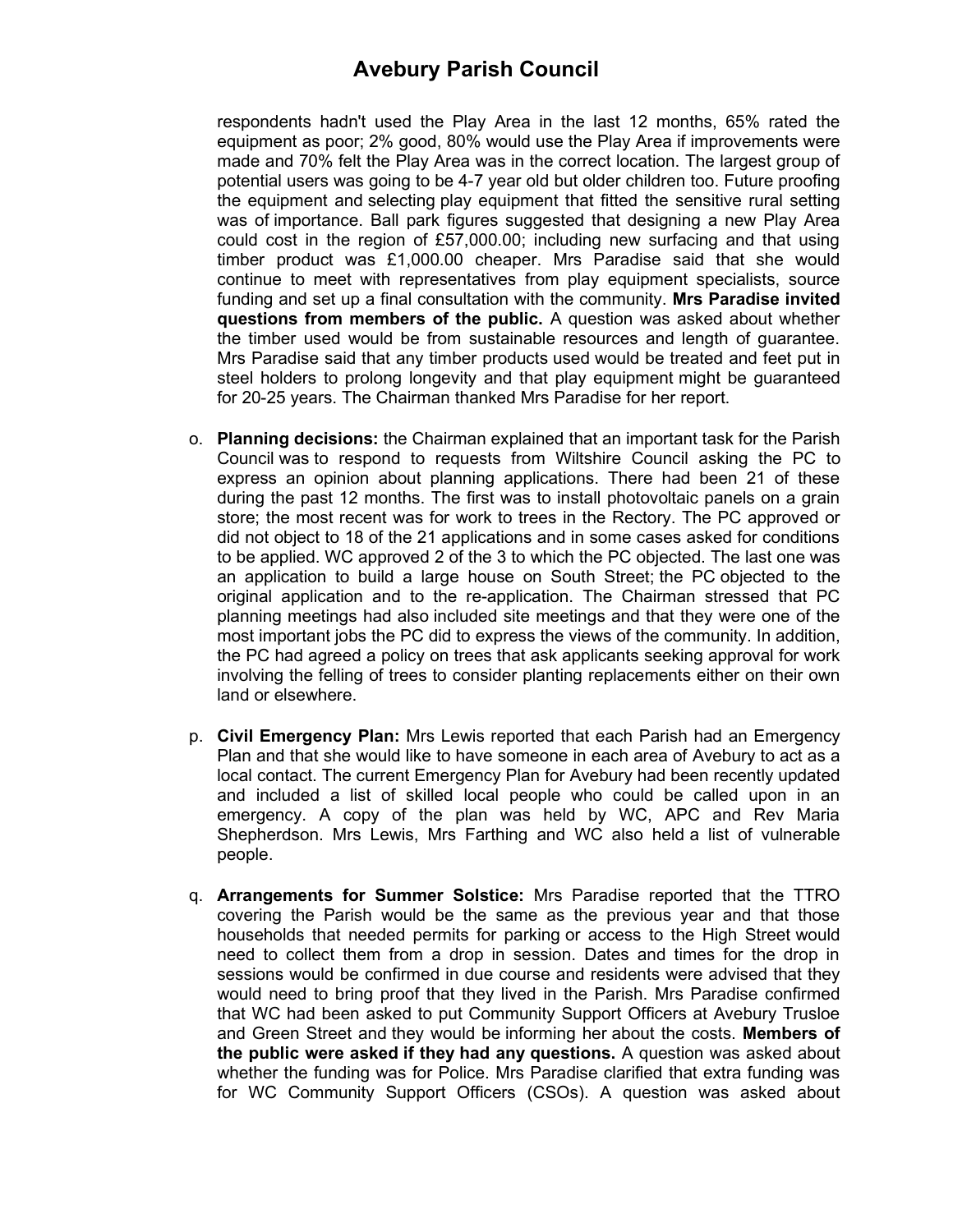whether the Ridgeway would be closed during Solstice. Mrs Paradise said that a TTRO was in place from 1 May 2019 but people would still be able to park on the first part of the Ridgeway (accessed from the A4 only). Thanks were expressed to Mrs Paradise for her report.

- r. **Precept, finance and admin, data protection and improvements to Parish Council website:** the Chairman stated that given all the work the PC undertook, some of which would require significant sums to implement, the PC had agreed a modest increase in the precept. Last year the PC spent about £14,000 and received about £12,000 and so had to draw on its reserves. The PC's books and accounts were available for anybody who wanted to look at them via the Clerk. The PC had reviewed the information it kept in line with the General Data Protection Regulation and was confident that it was compliant. The Chairman said that he was glad to say that, with many thanks to Kate Fry, the website was in good order.
- **Local issues from the Parish Council:** the past year and for the next 12 months: The Chairman reported that over the past 12 months the PC had:
	- $\triangleright$  Installed a defibrillator in the 'phone kiosk in Avebury Trusloe and repainted the kiosk.
	- ➢ Replaced chain link fencing around the Play Area at Avebury Trusloe.
	- $\triangleright$  Re-installed the baby swing at the Play Area.
	- $\triangleright$  Cleaned two bus shelters and restored electric light in them, and repaired glazing.
	- $\triangleright$  Repainted the bus shelter close to the Waggon and Horses. Thanks were expressed to Dave Brotheridge for carrying out the work.
	- $\triangleright$  Repaired one bench, replaced another, and restored all the others for which the PC was responsible. Thanks were expressed to Mark Paradise for his help.
	- $\triangleright$  Put back into service the street light on the gable wall of the building occupied by the post office in the High Street.
	- ➢ Provided donations to local charities including UKN and the Pavilion Appeal. In addition, the Parish Steward had been asked to repaint the railings on Big Arch Bridge and work was scheduled to take place in the next few months. Plans for the next 12 months included upgrading the Play Area and delivering high speed broadband which, funds permitting, the PC would try to deliver that year. The PC also wanted to push ahead with the Transport Group projects and was working hard to enable a speed restriction on the Beckhampton Road to be implemented. The Chairman explained that he had a monthly meeting with the National Trust and that he was very grateful to Jan Tomlin for giving so generously of her time for that purpose. The PC now had ample opportunity to discuss issues of common concern and to align thinking.

Finally the Chairman thanked everybody involved in making the community the special place that it was:

The litter-pickers

The police, the National Trust, the World Heritage Site, and Wiltshire Council